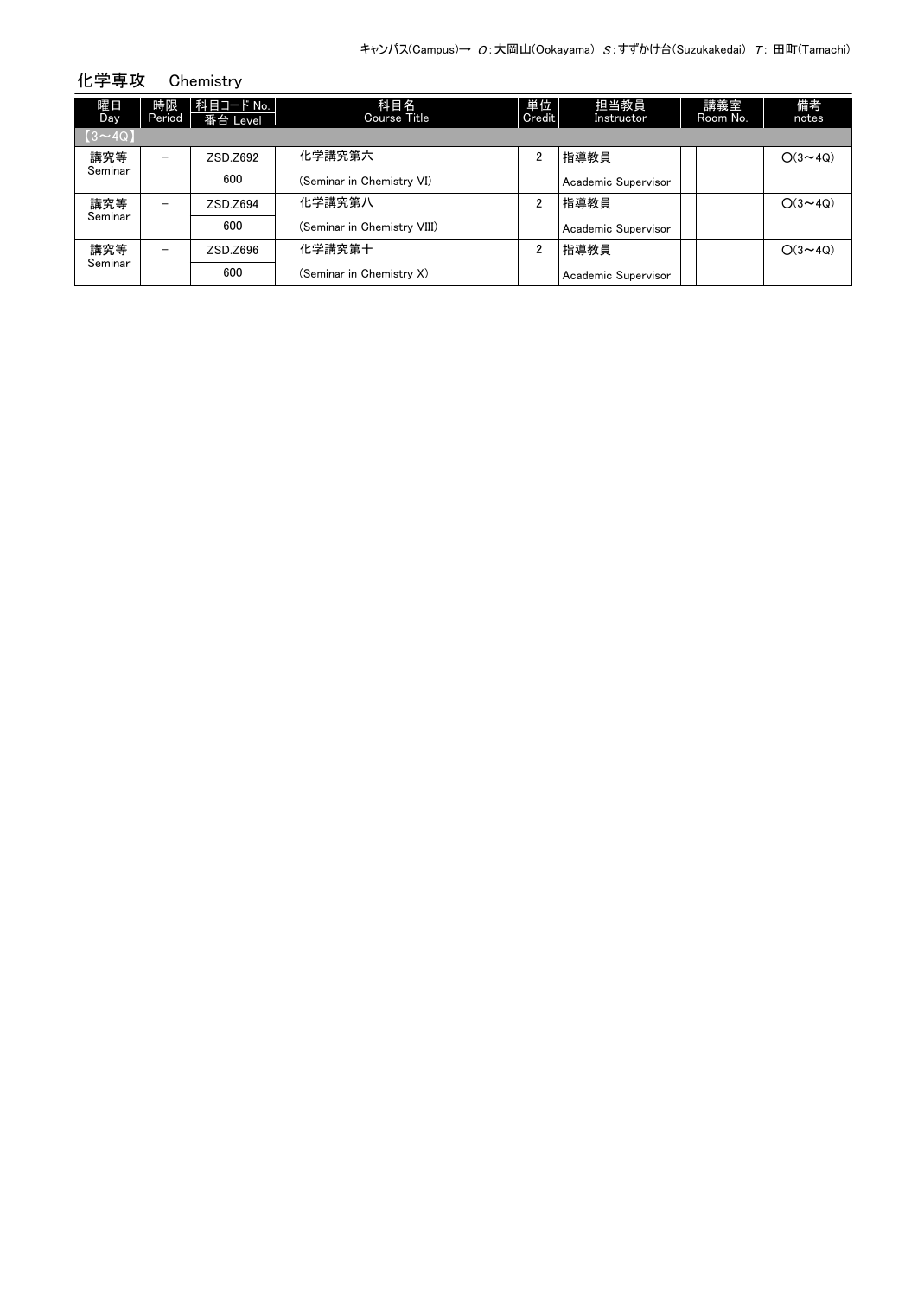| 曜日             | 時限     | <b>科目コード No.</b> | 科目名                                              | 単位             | 担当教員                | 講義室      | 備考             |
|----------------|--------|------------------|--------------------------------------------------|----------------|---------------------|----------|----------------|
| Day            | Period | 番台 Level         | <b>Course Title</b>                              | Credit         | Instructor          | Room No. | notes          |
| $(3 \sim 4Q)$  |        |                  |                                                  |                |                     |          |                |
| 講究等<br>Seminar |        | ZSE.E492         | 地球惑星科学特別演習2                                      | $\overline{2}$ | 各教員                 |          | $O(3 \sim 4Q)$ |
|                |        | 400              | (Exercise in Earth and Planetary<br>Sciences 2)  |                | Academic Supervisor |          |                |
| 講究等            |        | ZSE.Z492         | 地球惑星科学講究2                                        | $\overline{2}$ | 各教員                 |          | $O(3 \sim 4Q)$ |
| Seminar        |        | 400              | (Seminar in Earth and Planetary Sciences<br>2)   |                | Academic Supervisor |          |                |
| 講究等            |        | ZSE.E592         | 地球惑星科学特別演習4                                      | $\overline{2}$ | 各教員                 |          | $O(3 \sim 4Q)$ |
| Seminar        |        | 500              | (Exercise in Earth and Planetary<br>Sciences 4)  |                | Academic Supervisor |          |                |
| 講究等            |        | ZSE.Z592         | 地球惑星科学講究4                                        | $\overline{2}$ | 各教員                 |          | $O(3 \sim 4Q)$ |
| Seminar        |        | 500              | (Seminar in Earth and Planetary Sciences<br>4)   |                | Academic Supervisor |          |                |
| 講究等            |        | ZSE.E692         | 地球惑星科学特別演習6                                      | $\overline{2}$ | 各教員                 |          | $O(3 \sim 4Q)$ |
| Seminar        |        | 600              | (Exercise in Earth and Planetary<br>Sciences 6)  |                | Academic Supervisor |          |                |
| 講究等            |        | ZSE.E694         | 地球惑星科学特別演習8                                      | $\overline{2}$ | 各教員                 |          | $O(3 \sim 4Q)$ |
| Seminar        |        | 600              | (Exercise in Earth and Planetary<br>Sciences 8)  |                | Academic Supervisor |          |                |
| 講究等            |        | ZSE.E696         | 地球惑星科学特別演習10                                     | $\overline{2}$ | 各教員                 |          | $O(3 \sim 4Q)$ |
| Seminar        |        | 600              | (Exercise in Earth and Planetary<br>Sciences 10) |                | Academic Supervisor |          |                |
| 講究等            |        | ZSE.Z692         | 地球惑星科学講究6                                        | $\overline{2}$ | 各教員                 |          | $O(3 \sim 4Q)$ |
| Seminar        |        | 600              | (Seminar in Earth and Planetary Sciences<br>6)   |                | Academic Supervisor |          |                |
| 講究等            |        | ZSE.Z694         | 地球惑星科学講究8                                        | $\overline{2}$ | 各教員                 |          | $O(3 \sim 4Q)$ |
| Seminar        |        | 600              | (Seminar in Earth and Planetary Sciences<br>8)   |                | Academic Supervisor |          |                |
| 講究等            |        | ZSE.Z696         | 地球惑星科学講究10                                       | $\overline{2}$ | 各教員                 |          | $O(3 \sim 4Q)$ |
| Seminar        |        | 600              | (Seminar in Earth and Planetary Sciences<br>10)  |                | Academic Supervisor |          |                |

地球惑星科学専攻 Earth and Planetary Sciences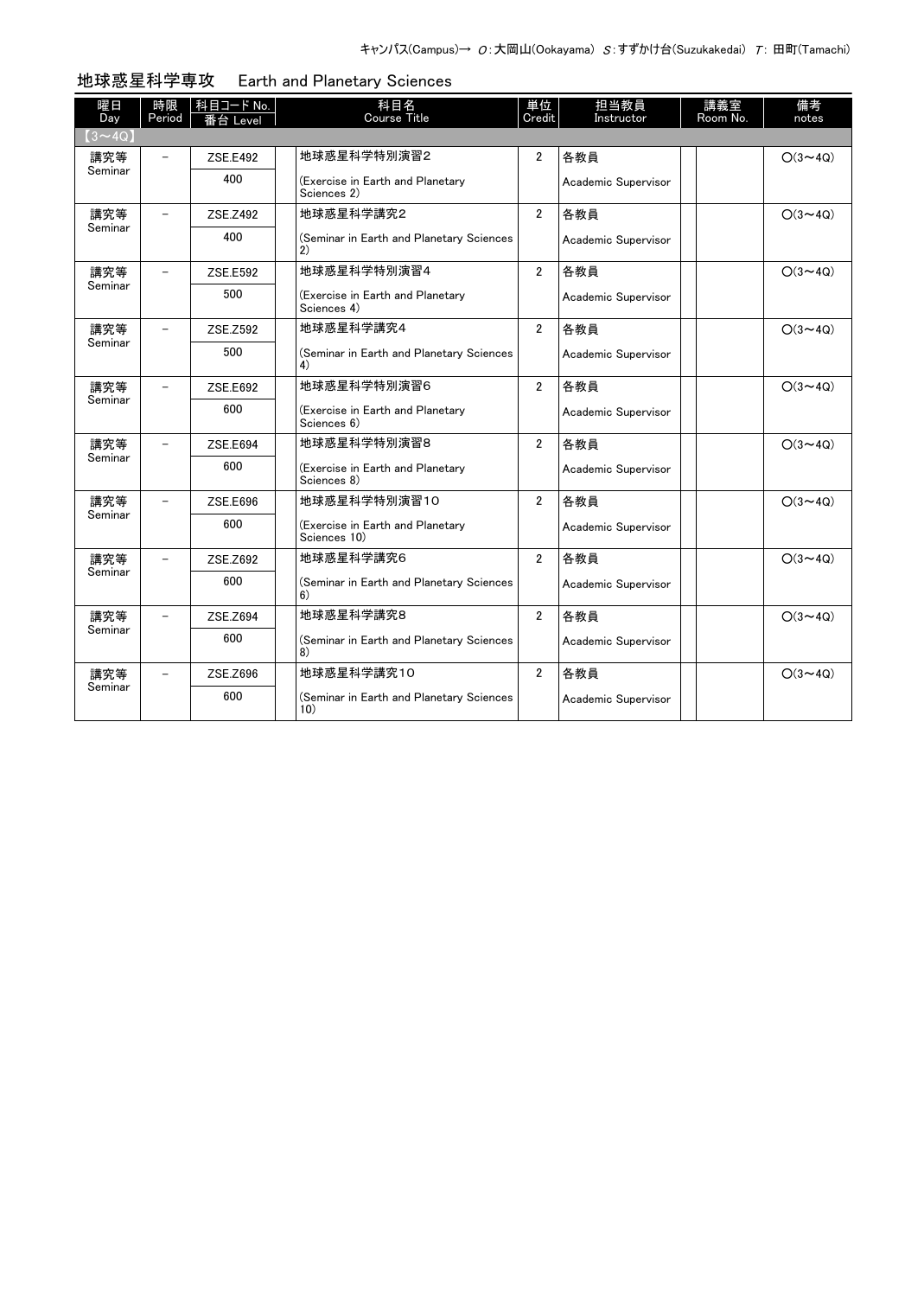| 曜日<br><b>Day</b> | 時限<br>Period | 科目コード No.<br>番台 Level | 科目名<br>Course Title                                   | 単位<br>Credit   | 担当教員<br>Instructor  | 講義室<br>Room No. | 備考<br>notes    |
|------------------|--------------|-----------------------|-------------------------------------------------------|----------------|---------------------|-----------------|----------------|
| $[3 \sim 4Q]$    |              |                       |                                                       |                |                     |                 |                |
| 講究等              |              | ZSG.Z692              | 材料工学講究第六                                              | 2              | 指導教員                |                 | $O(3 \sim 4Q)$ |
| Seminar          |              | 600                   | (Seminar in Materials Science and<br>Technology VI)   |                | Academic Supervisor |                 |                |
| 講究等              |              | ZSG.Z694              | 材料工学講究第八                                              | $\overline{2}$ | 指導教員                |                 | $O(3 \sim 40)$ |
| Seminar          |              | 600                   | (Seminar in Materials Science and<br>Technology VIII) |                | Academic Supervisor |                 |                |
| 講究等              | -            | ZSG.Z696              | 材料工学講究第十                                              | $\overline{2}$ | 指導教員                |                 | $O(3 \sim 40)$ |
| Seminar          |              | 600                   | (Seminar in Materials Science and<br>Technology X)    |                | Academic Supervisor |                 |                |

材料工学専攻 Metallurgy and Ceramics Science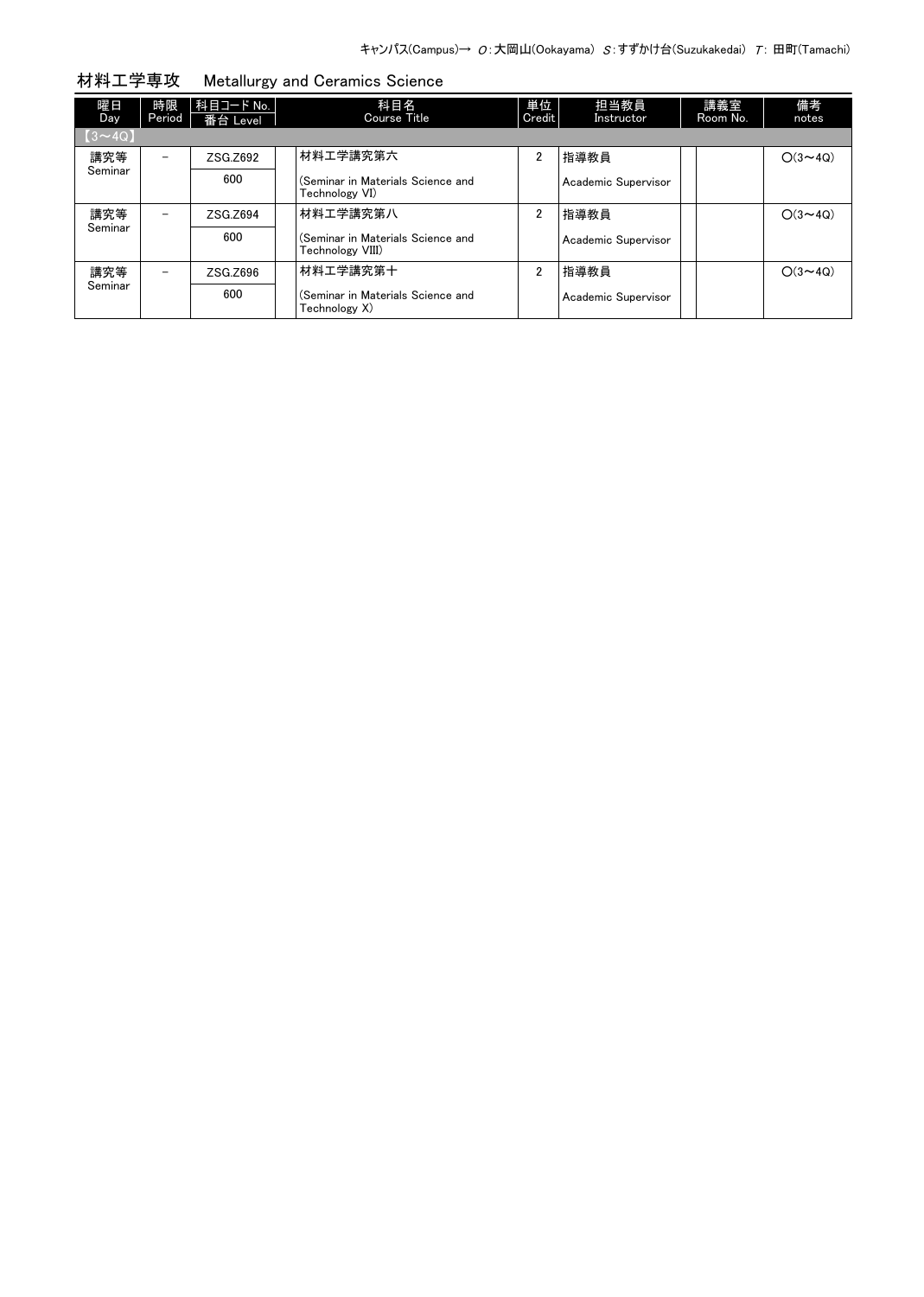| 曜日<br>Day     | 時限<br>Period             | 科目コード No.<br>番台 Level | 科目名<br><b>Course Title</b>                      | 単位<br>Credit   | 担当教員<br>Instructor  | 講義室<br>Room No. | 備考<br>notes    |
|---------------|--------------------------|-----------------------|-------------------------------------------------|----------------|---------------------|-----------------|----------------|
| $(3 \sim 4Q)$ |                          |                       |                                                 |                |                     |                 |                |
| 集中講義<br>等     | $\equiv$                 | ZSJ.C534              | 化学エ学派遣プロジェクト第二                                  | 4              | 各教員                 |                 | $O(3 \sim 4Q)$ |
| Intensive     |                          | 500                   | (Chemical Engineering Off-Campus<br>Project II) |                | Academic Supervisor |                 |                |
| 講究等           | -                        | ZSJ.Z492              | 化学工学講究第二                                        |                | 指導教員                |                 | $O(3 \sim 4Q)$ |
| Seminar       |                          | 400                   | (Seminar in Chemical Engineering II)            |                | Academic Supervisor |                 |                |
| 講究等           | -                        | ZSJ.Z592              | 化学工学講究第四                                        |                | 指導教員                |                 | $O(3 \sim 40)$ |
| Seminar       |                          | 500                   | (Seminar in Chemical Engineering IV)            |                | Academic Supervisor |                 |                |
| 講究等           | $\overline{\phantom{0}}$ | ZSJ.Z692              | 化学工学講究第六                                        | $\overline{2}$ | 指導教員                |                 | $O(3 \sim 4Q)$ |
| Seminar       |                          | 600                   | (Seminar in Chemical Engineering VI)            |                | Academic Supervisor |                 |                |
| 講究等           | $\overline{\phantom{0}}$ | ZSJ.Z694              | 化学工学講究第八                                        | $\overline{2}$ | 指導教員                |                 | $O(3 \sim 40)$ |
| Seminar       |                          | 600                   | (Seminar in Chemical Engineering VIII)          |                | Academic Supervisor |                 |                |
| 講究等           |                          | ZSJ.Z696              | 化学工学講究第十                                        | $\overline{2}$ | 指導教員                |                 | $O(3 \sim 4Q)$ |
| Seminar       |                          | 600                   | (Seminar in Chemical Engineering X)             |                | Academic Supervisor |                 |                |

化学工学専攻 Chemical Engineering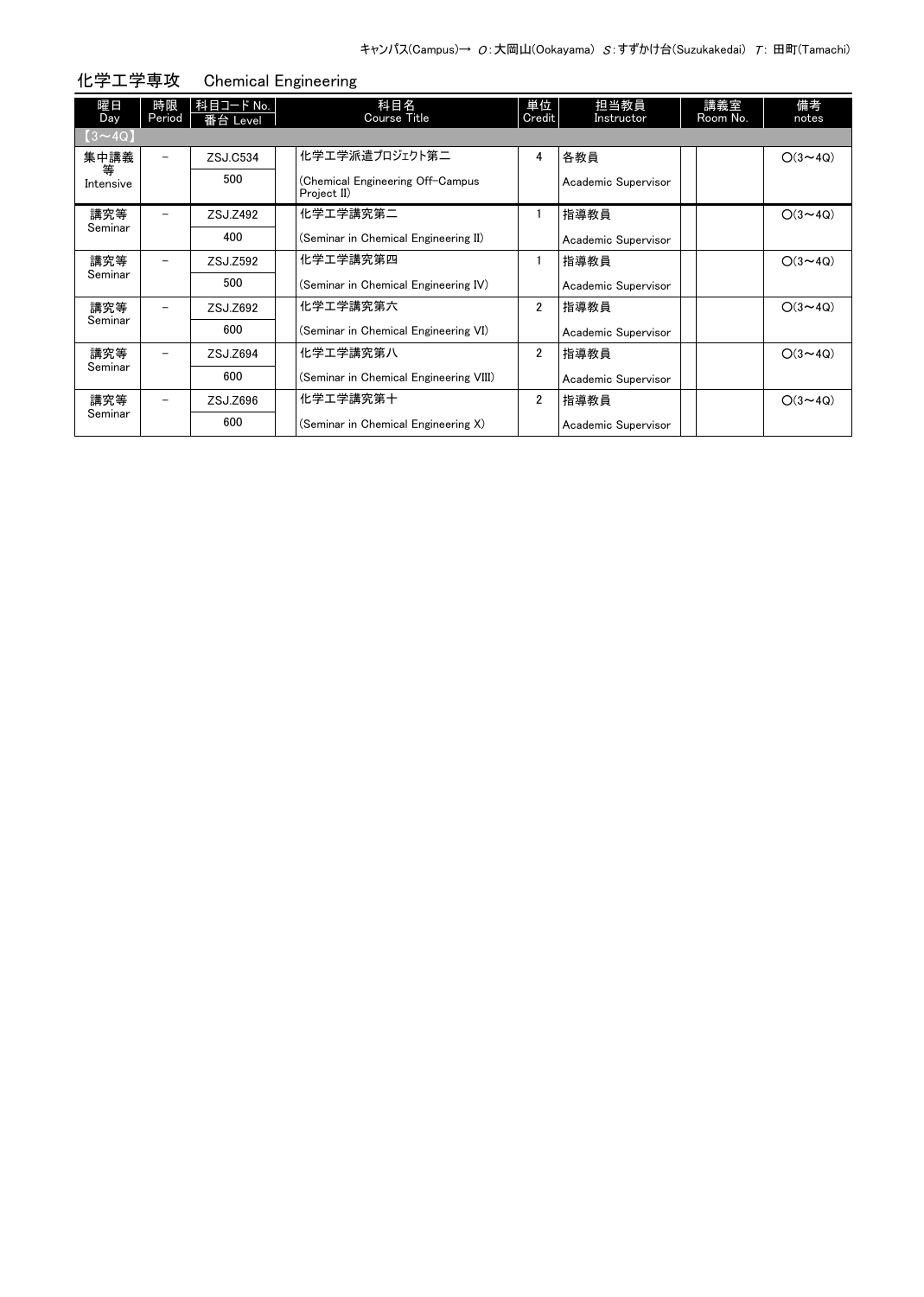| 曜日<br>Day.               | 時限<br>Period             | 科目コード No.  <br>番台 Level |         | 科目名<br>Course Title                   | 単位<br>Credit | 担当教員<br>Instructor  | 講義室<br>Room No. | 備考<br>notes    |
|--------------------------|--------------------------|-------------------------|---------|---------------------------------------|--------------|---------------------|-----------------|----------------|
| $\left[3 \sim 4Q\right]$ |                          |                         |         |                                       |              |                     |                 |                |
| インターン<br>- シップ           | $\overline{\phantom{0}}$ | <b>ZSK.U681</b>         |         | System Project Research A             |              | 各教員                 |                 | $O(3 \sim 4Q)$ |
| Internship               |                          | 600                     |         |                                       |              | Academic Supervisor |                 |                |
| インターン<br>- シップ           | $\overline{\phantom{0}}$ | <b>ZSK.U683</b>         | $\star$ | Mechanical and Production Engineering | 4            | 各教員                 |                 | $O(3 \sim 40)$ |
| Internship               |                          | 600                     |         | Off-Campus Project I                  |              | Academic Supervisor |                 |                |

機械系3専攻 Mechanical Engineering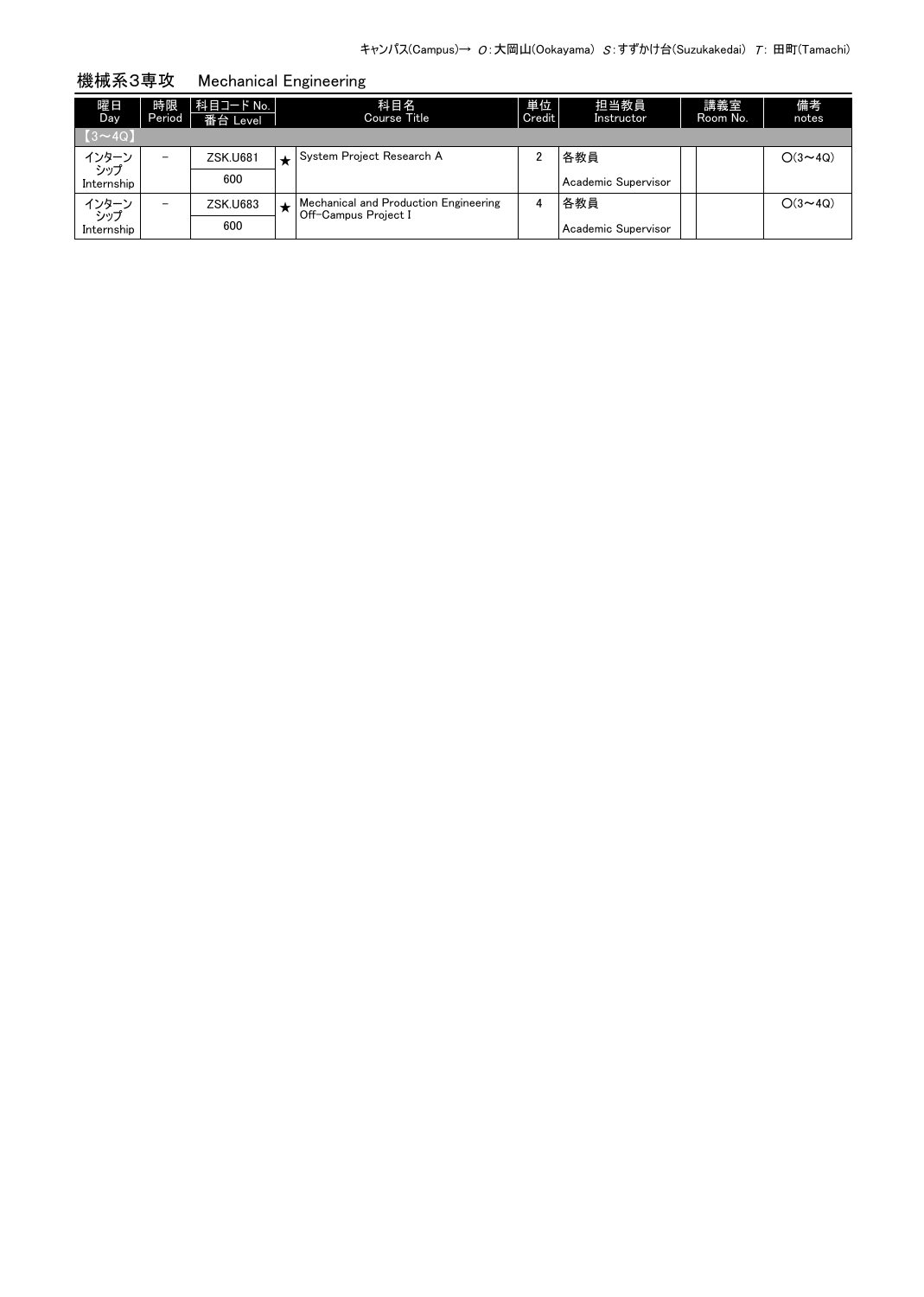| 曜日<br>Day         | 時限<br>Period             | 科目コード No.       |            | 科目名<br>Course Title                                             | 単位<br>Credit   | 担当教員<br>Instructor  | 講義室<br>Room No. | 備考<br>notes    |
|-------------------|--------------------------|-----------------|------------|-----------------------------------------------------------------|----------------|---------------------|-----------------|----------------|
| $(3\sim 4Q)$      |                          | 番台 Level        |            |                                                                 |                |                     |                 |                |
| インターン             | $\overline{\phantom{0}}$ | <b>ZSK.U681</b> | $\bigstar$ | System Project Research A                                       | $\overline{2}$ | 各教員                 |                 | $O(3 \sim 4Q)$ |
| シップ<br>Internship |                          | 600             |            |                                                                 |                | Academic Supervisor |                 |                |
| インターン             |                          | <b>ZSK.U683</b> | $\star$    | Mechanical and Production Engineering<br>Off-Campus Project I   | 4              | 各教員                 |                 | $O(3 \sim 4Q)$ |
| シップ<br>Internship |                          | 600             |            |                                                                 |                | Academic Supervisor |                 |                |
| インターン<br>シップ      |                          | <b>ZSM.U682</b> |            | 機械制御システム特別研究B                                                   | $\overline{2}$ | 専攻長                 |                 | $O(3 \sim 4Q)$ |
| Internship        |                          | 600             |            | (Special Research B of Mechanical and<br>Control Engineering)   |                | Chair               |                 |                |
| インターン<br>シップ      |                          | <b>ZSM.U684</b> |            | 機械制御システム派遣プロジェクトB                                               | $\overline{4}$ | 専攻長                 |                 | $O(3 \sim 40)$ |
| Internship        |                          | 600             |            | (Mechanical and Control Engineering Off-<br>Campus Project B)   |                | Chair               |                 |                |
| インターン<br>シップ      |                          | <b>ZSN.U682</b> |            | 機械宇宙システム特別研究B                                                   | $\overline{2}$ | 専攻長                 |                 | $O(3 \sim 4Q)$ |
| Internship        |                          | 600             |            | (Special Research B of Mechanical and<br>Aerospace Engineering) |                | Chair               |                 |                |
| インターン<br>シップ      |                          | <b>ZSN.U684</b> |            | 機械宇宙システム派遣プロジェクトB                                               | 4              | 専攻長                 |                 | $O(3 \sim 4Q)$ |
| Internship        |                          | 600             |            | (Mechanical and Aerospace Engineering<br>Off-Campus Project B)  |                | Chair               |                 |                |
| 講究等<br>Seminar    |                          | ZSL.Z692        |            | 機械物理工学講究第六                                                      | $\overline{2}$ | 指導教員                |                 | $O(3 \sim 4Q)$ |
|                   |                          | 600             |            | (Seminar in Mechanical Engineering and<br>Science VI)           |                | Academic Supervisor |                 |                |
| 講究等               |                          | ZSL.Z694        |            | 機械物理工学講究第八                                                      | $\overline{2}$ | 指導教員                |                 | $O(3 \sim 4Q)$ |
| Seminar           |                          | 600             |            | (Seminar in Mechanical Engineering and<br>Science VIII)         |                | Academic Supervisor |                 |                |
| 講究等<br>Seminar    |                          | ZSL.Z696        |            | 機械物理工学講究第十                                                      | $\overline{2}$ | 指導教員                |                 | $O(3 \sim 4Q)$ |
|                   |                          | 600             |            | (Seminar in Mechanical Engineering and<br>Science X)            |                | Academic Supervisor |                 |                |

## 機械物理工学専攻 Mechanical Sciences and Engineering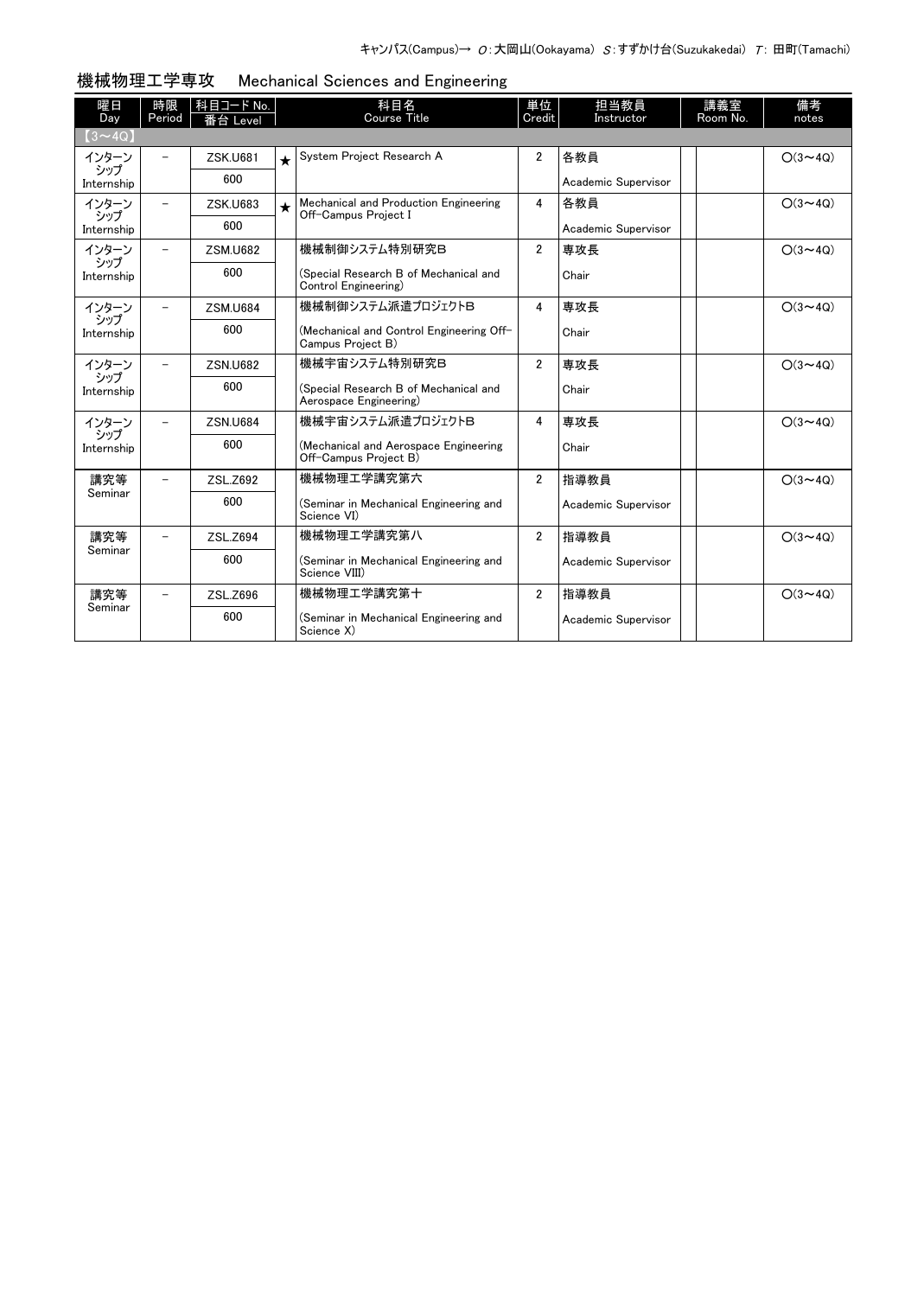| 曜日<br>Day         | 時限<br>Period             | 科目コード No.<br>番台 Level |            | 科目名<br><b>Course Title</b>                                      | 単位<br>Credit   | 担当教員<br>Instructor  | 講義室<br>Room No. | 備考<br>notes    |
|-------------------|--------------------------|-----------------------|------------|-----------------------------------------------------------------|----------------|---------------------|-----------------|----------------|
| $(3 \sim 4Q)$     |                          |                       |            |                                                                 |                |                     |                 |                |
| インターン             | $\overline{\phantom{0}}$ | <b>ZSK.U681</b>       | $\bigstar$ | System Project Research A                                       | $\overline{2}$ | 各教員                 |                 | $O(3 \sim 4Q)$ |
| シップ<br>Internship |                          | 600                   |            |                                                                 |                | Academic Supervisor |                 |                |
| インターン             | $\overline{\phantom{0}}$ | <b>ZSK.U683</b>       | $\star$    | Mechanical and Production Engineering<br>Off-Campus Project I   | 4              | 各教員                 |                 | $O(3 \sim 4Q)$ |
| シップ<br>Internship |                          | 600                   |            |                                                                 |                | Academic Supervisor |                 |                |
| インターン             | $\overline{\phantom{0}}$ | <b>ZSM.U682</b>       |            | 機械制御システム特別研究B                                                   | $\mathfrak{p}$ | 専攻長                 |                 | $O(3 \sim 4Q)$ |
| シップ<br>Internship |                          | 600                   |            | (Special Research B of Mechanical and<br>Control Engineering)   |                | Chair               |                 |                |
| インターン             | $\overline{\phantom{0}}$ | <b>ZSM.U684</b>       |            | 機械制御システム派遣プロジェクトB                                               | 4              | 専攻長                 |                 | $O(3 \sim 4Q)$ |
| シップ<br>Internship |                          | 600                   |            | (Mechanical and Control Engineering Off-<br>Campus Project B)   |                | Chair               |                 |                |
| インターン             | $\overline{\phantom{0}}$ | <b>ZSN.U682</b>       |            | 機械宇宙システム特別研究B                                                   | $\overline{2}$ | 専攻長                 |                 | $O(3 \sim 4Q)$ |
| シップ<br>Internship |                          | 600                   |            | (Special Research B of Mechanical and<br>Aerospace Engineering) |                | Chair               |                 |                |
| インターン<br>シップ      |                          | <b>ZSN.U684</b>       |            | 機械宇宙システム派遣プロジェクトB                                               | 4              | 専攻長                 |                 | $O(3 \sim 4Q)$ |
| Internship        |                          | 600                   |            | (Mechanical and Aerospace Engineering<br>Off-Campus Project B)  |                | Chair               |                 |                |
| 講究等               |                          | ZSM.Z692              |            | 機械制御システム講究第六                                                    | $\overline{2}$ | 指導教員                |                 | $O(3 \sim 4Q)$ |
| Seminar           |                          | 600                   |            | (Seminar in Mechanical and Control<br>Engineering VI)           |                | Academic Supervisor |                 |                |
| 講究等               |                          | ZSM.Z694              |            | 機械制御システム講究第八                                                    | $\overline{2}$ | 指導教員                |                 | $O(3 \sim 4Q)$ |
| Seminar           |                          | 600                   |            | (Seminar in Mechanical and Control<br>Engineering VIII)         |                | Academic Supervisor |                 |                |
| 講究等               |                          | ZSM.Z696              |            | 機械制御システム講究第十                                                    | $\overline{2}$ | 指導教員                |                 | $O(3 \sim 4Q)$ |
| Seminar           |                          | 600                   |            | (Seminar in Mechanical and Control<br>Engineering X)            |                | Academic Supervisor |                 |                |

## 機械制御システム専攻 Mechanical and Control Engineering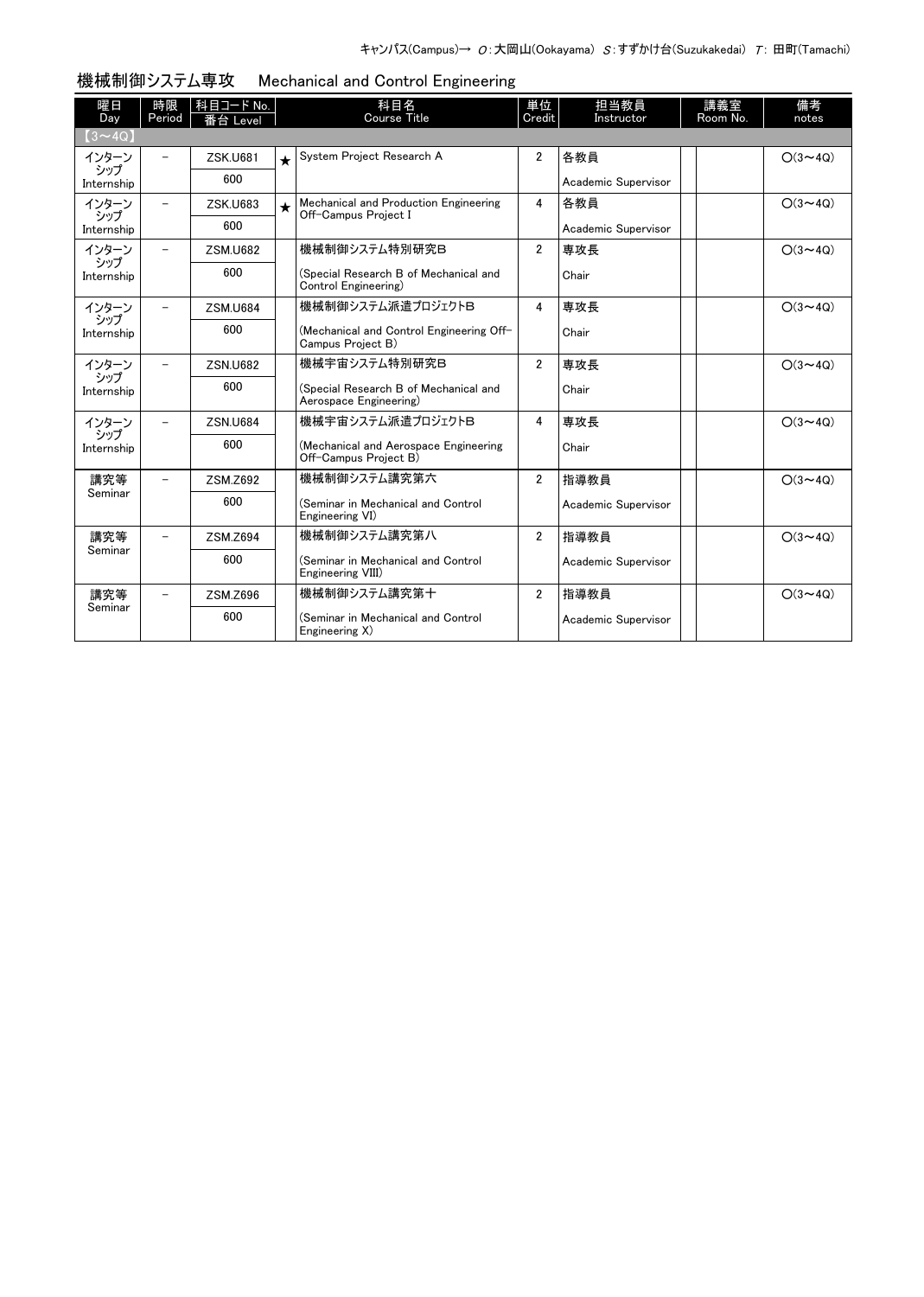| 曜日<br>Day         | 時限<br>Period | 科目コード No.<br>番台 Level |         | 科目名<br><b>Course Title</b>                                      | 単位<br>Credit   | 担当教員<br>Instructor  | 講義室<br>Room No. | 備考<br>notes    |
|-------------------|--------------|-----------------------|---------|-----------------------------------------------------------------|----------------|---------------------|-----------------|----------------|
| $(3 \sim 4Q)$     |              |                       |         |                                                                 |                |                     |                 |                |
| インターン             |              | <b>ZSK.U681</b>       | $\star$ | System Project Research A                                       | $\overline{2}$ | 各教員                 |                 | $O(3 \sim 4Q)$ |
| シップ<br>Internship |              | 600                   |         |                                                                 |                | Academic Supervisor |                 |                |
| インターン<br>シップ      |              | <b>ZSK.U683</b>       | $\star$ | Mechanical and Production Engineering<br>Off-Campus Project I   | 4              | 各教員                 |                 | $O(3 \sim 4Q)$ |
| Internship        |              | 600                   |         |                                                                 |                | Academic Supervisor |                 |                |
| インターン<br>シップ      |              | <b>ZSM.U682</b>       |         | 機械制御システム特別研究B                                                   | $\overline{2}$ | 専攻長                 |                 | $O(3 \sim 40)$ |
| Internship        |              | 600                   |         | (Special Research B of Mechanical and<br>Control Engineering)   |                | Chair               |                 |                |
| インターン<br>シップ      |              | <b>ZSM.U684</b>       |         | 機械制御システム派遣プロジェクトB                                               | $\overline{4}$ | 専攻長                 |                 | $O(3 \sim 4Q)$ |
| Internship        |              | 600                   |         | (Mechanical and Control Engineering Off-<br>Campus Project B)   |                | Chair               |                 |                |
| インターン             |              | <b>ZSN.U682</b>       |         | 機械宇宙システム特別研究B                                                   | $\overline{2}$ | 専攻長                 |                 | $O(3 \sim 4Q)$ |
| シップ<br>Internship |              | 600                   |         | (Special Research B of Mechanical and<br>Aerospace Engineering) |                | Chair               |                 |                |
| インターン             |              | <b>ZSN.U684</b>       |         | 機械宇宙システム派遣プロジェクトB                                               | 4              | 専攻長                 |                 | $O(3 \sim 4Q)$ |
| シップ<br>Internship |              | 600                   |         | (Mechanical and Aerospace Engineering<br>Off-Campus Project B)  |                | Chair               |                 |                |
| 講究等               |              | ZSN.Z692              |         | 機械宇宙システム講究第六                                                    | $\overline{2}$ | 指導教員                |                 | $O(3 \sim 4Q)$ |
| Seminar           |              | 600                   |         | (Seminar in Mechanical and Aerospace<br>Engineering VI)         |                | Academic Supervisor |                 |                |
| 講究等               |              | ZSN.Z694              |         | 機械宇宙システム講究第八                                                    | $\overline{2}$ | 指導教員                |                 | $O(3 \sim 4Q)$ |
| Seminar           |              | 600                   |         | (Seminar in Mechanical and Aerospace<br>Engineering VIII)       |                | Academic Supervisor |                 |                |
| 講究等               |              | ZSN.Z696              |         | 機械宇宙システム講究第十                                                    | $\overline{2}$ | 指導教員                |                 | $O(3 \sim 4Q)$ |
| Seminar           |              | 600                   |         | (Seminar in Mechanical and Aerospace<br>Engineering X)          |                | Academic Supervisor |                 |                |

## 機械宇宙システム専攻 Mechanical and Aerospace Engineering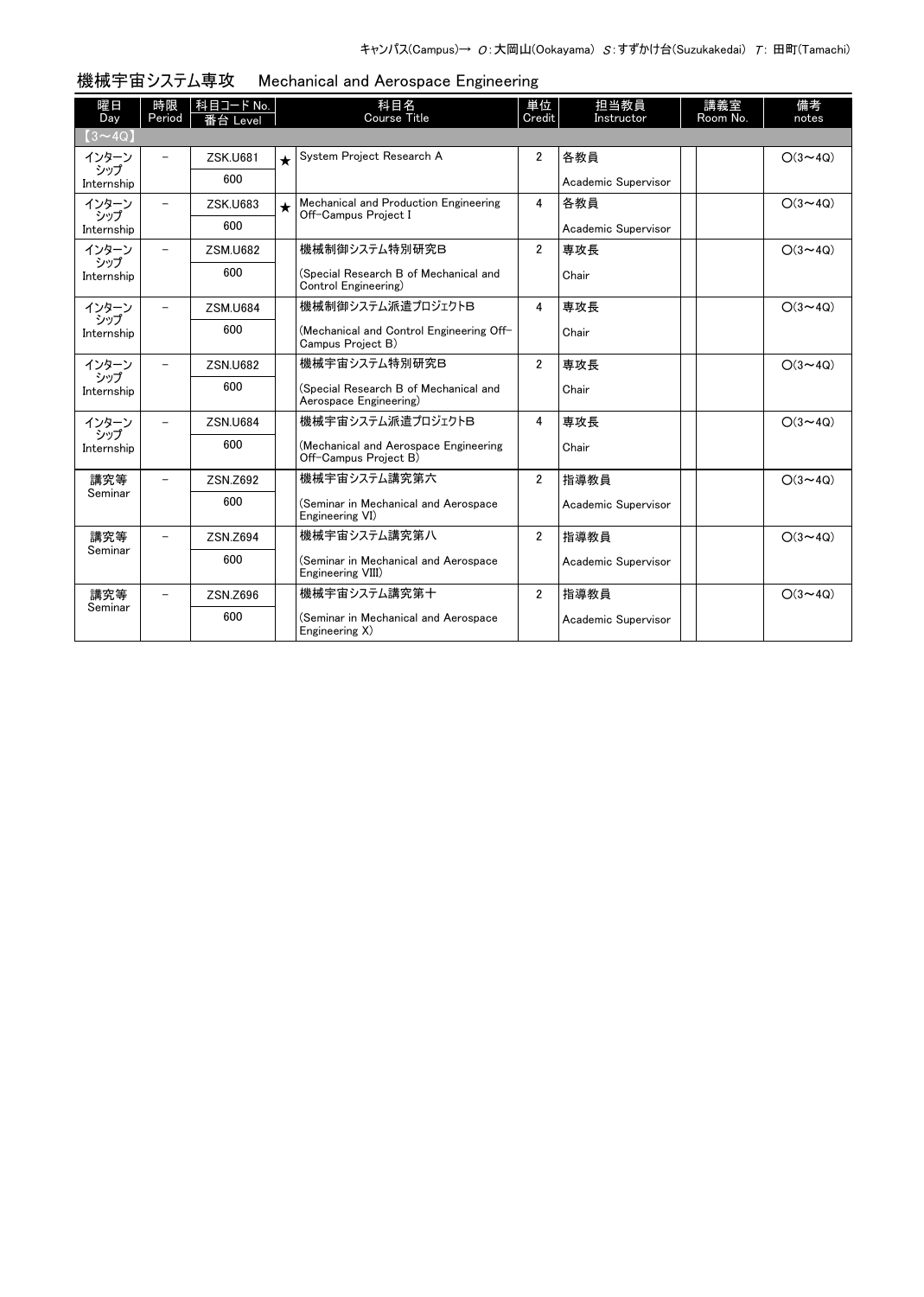| 土木工学専攻         |                          |                       | <b>Civil Engineering</b> |                                                                  |                |                     |                 |                |  |  |  |  |
|----------------|--------------------------|-----------------------|--------------------------|------------------------------------------------------------------|----------------|---------------------|-----------------|----------------|--|--|--|--|
| 曜日<br>Day      | 時限<br>Period             | 科目コード No.<br>番台 Level |                          | 科目名<br><b>Course Title</b>                                       | 単位<br>Credit   | 担当教員<br>Instructor  | 講義室<br>Room No. | 備考<br>notes    |  |  |  |  |
| $(3 \sim 4Q)$  |                          |                       |                          |                                                                  |                |                     |                 |                |  |  |  |  |
| 講究等<br>Seminar |                          | ZSS.Y491              | $\star$                  | Seminar of Development and<br>Environmental Engineering (CE) I   | $\overline{2}$ | 指導教員                |                 | $O(3 \sim 40)$ |  |  |  |  |
|                |                          | 400                   |                          |                                                                  |                | Academic Supervisor |                 |                |  |  |  |  |
| 講究等            | $\overline{\phantom{0}}$ | ZSS.Z492              |                          | 土木工学講究第二                                                         | $\overline{2}$ | 指導教員                |                 | $O(3 \sim 4Q)$ |  |  |  |  |
| Seminar        |                          | 400                   |                          | (Seminar of Civil Engineering II)                                |                | Academic Supervisor |                 |                |  |  |  |  |
| 講究等            |                          | ZSS.Y591              | $\star$                  | Seminar of Development and<br>Environmental Engineering (CE) III | $\overline{2}$ | 指導教員                |                 | $O(3 \sim 4Q)$ |  |  |  |  |
| Seminar        |                          | 500                   |                          |                                                                  |                | Academic Supervisor |                 |                |  |  |  |  |
| 講究等            |                          | ZSS.Z592              |                          | 土木工学講究第四                                                         | $\overline{2}$ | 指導教員                |                 | $O(3 \sim 40)$ |  |  |  |  |
| Seminar        |                          | 500                   |                          | (Seminar of Civil Engineering IV)                                |                | Academic Supervisor |                 |                |  |  |  |  |
| 講究等<br>Seminar |                          | ZSS.Y691              | $\star$                  | Seminar of Development and<br>Environmental Engineering (CE) V   | $\overline{2}$ | 指導教員                |                 | $O(3 \sim 40)$ |  |  |  |  |
|                |                          | 600                   |                          |                                                                  |                | Academic Supervisor |                 |                |  |  |  |  |
| 講究等            | -                        | ZSS.Y693              | $\star$                  | Seminar of Development and<br>Environmental Engineering (CE) VII | $\overline{2}$ | 指導教員                |                 | $O(3 \sim 4Q)$ |  |  |  |  |
| Seminar        |                          | 600                   |                          |                                                                  |                | Academic Supervisor |                 |                |  |  |  |  |
| 講究等<br>Seminar |                          | ZSS.Y695              | $\star$                  | Seminar of Development and<br>Environmental Engineering (CE) IX  | $\overline{2}$ | 指導教員                |                 | $O(3 \sim 4Q)$ |  |  |  |  |
|                |                          | 600                   |                          |                                                                  |                | Academic Supervisor |                 |                |  |  |  |  |
| 講究等            |                          | ZSS.Z692              |                          | 土木工学講究第六                                                         | $\overline{2}$ | 指導教員                |                 | $O(3 \sim 40)$ |  |  |  |  |
| Seminar        |                          | 600                   |                          | (Seminar of Civil Engineering VI)                                |                | Academic Supervisor |                 |                |  |  |  |  |
| 講究等            |                          | ZSS.Z694              |                          | 土木工学講究第八                                                         | $\overline{2}$ | 指導教員                |                 | $O(3 \sim 4Q)$ |  |  |  |  |
| Seminar        |                          | 600                   |                          | (Seminar of Civil Engineering VIII)                              |                | Academic Supervisor |                 |                |  |  |  |  |
| 講究等            |                          | ZSS.Z696              |                          | 土木工学講究第十                                                         | $\overline{2}$ | 指導教員                |                 | $O(3 \sim 4Q)$ |  |  |  |  |
| Seminar        |                          | 600                   |                          | (Seminar of Civil Engineering X)                                 |                | Academic Supervisor |                 |                |  |  |  |  |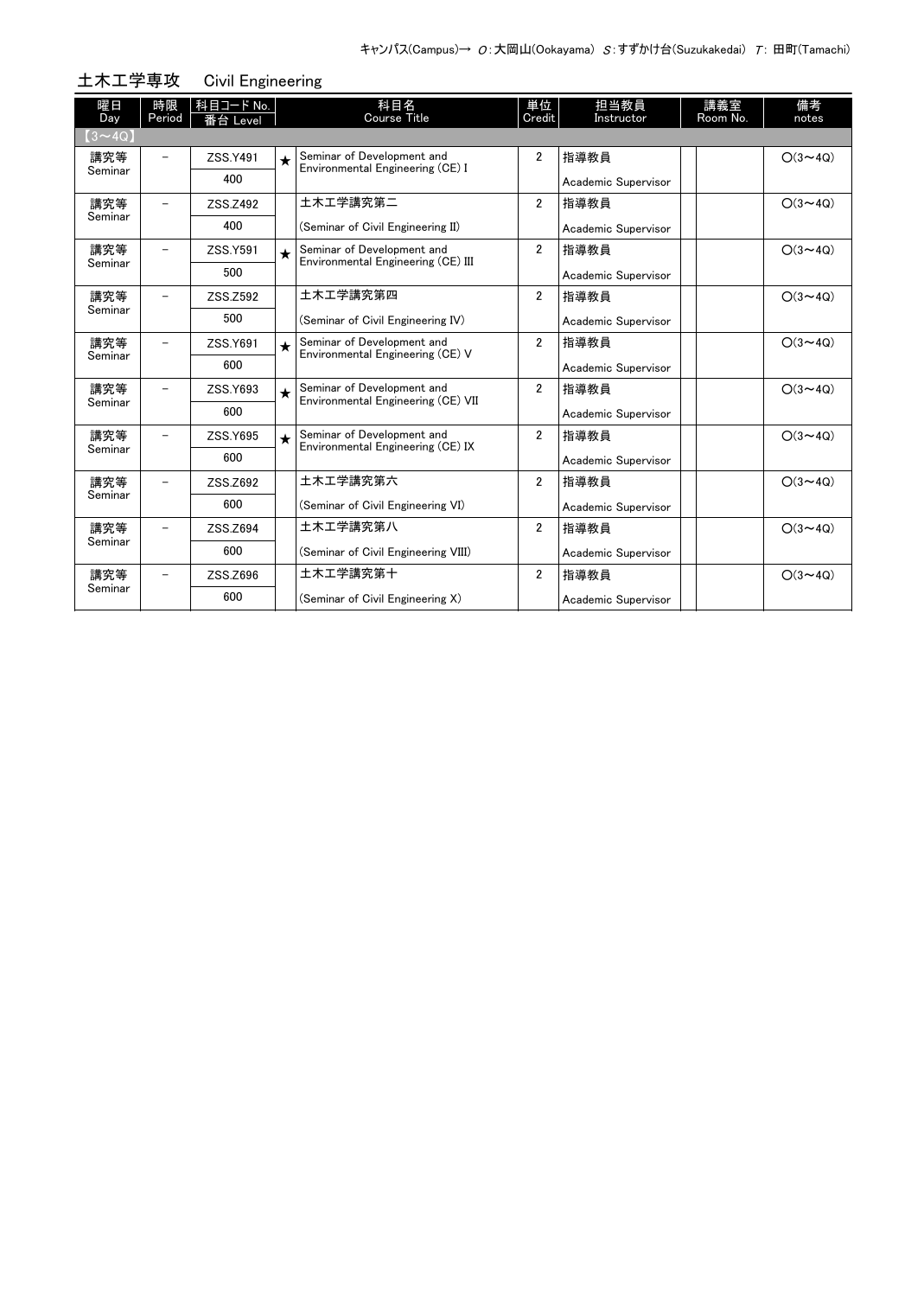| 曜日                       | 時限                       | 科目コード No.       |         | 科目名<br><b>Course Title</b>                                                                  | 単位             | 担当教員                       | 講義室      | 備考             |
|--------------------------|--------------------------|-----------------|---------|---------------------------------------------------------------------------------------------|----------------|----------------------------|----------|----------------|
| Day<br>$(3 \sim 4Q)$     | Period                   | 番台 Level        |         |                                                                                             | Credit         | Instructor                 | Room No. | notes          |
| 未定<br>To be<br>announced |                          | ZST.A402<br>400 | $\star$ | Off-Campus Project in Architecture and<br><b>Building Engineering II</b><br>(建築学派遣プロジェクト第二) | 4              | 各教員<br>Academic Supervisor |          | $O(3 \sim 4Q)$ |
| 未定                       | $\overline{\phantom{0}}$ | ZST.A404        | $\star$ | Off-Campus Project in Architectural                                                         | 4              | 各教員                        |          | $O(3 \sim 4Q)$ |
| To be<br>announced       |                          | 400             |         | Design II<br>(建築デザイン派遣プロジェクト第二)                                                             |                | Academic Supervisor        |          |                |
| 講究等                      |                          | ZST.Z492        |         | 建築学講究第二                                                                                     | $\overline{2}$ | 指導教員                       |          | $O(3 \sim 4Q)$ |
| Seminar                  |                          | 400             |         | (Seminar in Architecture and Building<br>Engineering II)                                    |                | Academic Supervisor        |          |                |
| 講究等                      | $\overline{\phantom{0}}$ | ZST.Z592        |         | 建築学講究第四                                                                                     | $\overline{2}$ | 指導教員                       |          | $O(3 \sim 40)$ |
| Seminar                  |                          | 500             |         | (Seminar in Architecture and Building<br>Engineering IV)                                    |                | Academic Supervisor        |          |                |
| 講究等                      | $\overline{\phantom{0}}$ | ZST.Z692        |         | 建築学講究第六                                                                                     | $\overline{2}$ | 指導教員                       |          | $O(3 \sim 40)$ |
| Seminar                  |                          | 600             |         | (Seminar in Architecture and Building<br>Engineering VI)                                    |                | Academic Supervisor        |          |                |
| 講究等                      |                          | ZST.Z694        |         | 建築学講究第八                                                                                     | $\overline{2}$ | 指導教員                       |          | $O(3 \sim 4Q)$ |
| Seminar                  |                          | 600             |         | (Seminar in Architecture and Building<br>Engineering VIII)                                  |                | Academic Supervisor        |          |                |
| 講究等                      | $\overline{\phantom{0}}$ | ZST.Z696        |         | 建築学講究第十                                                                                     | $\overline{2}$ | 指導教員                       |          | $O(3 \sim 4Q)$ |
| Seminar                  |                          | 600             |         | (Seminar in Architecture and Building<br>Engineering X)                                     |                | Academic Supervisor        |          |                |

建築学専攻 Architecture and Building Engineering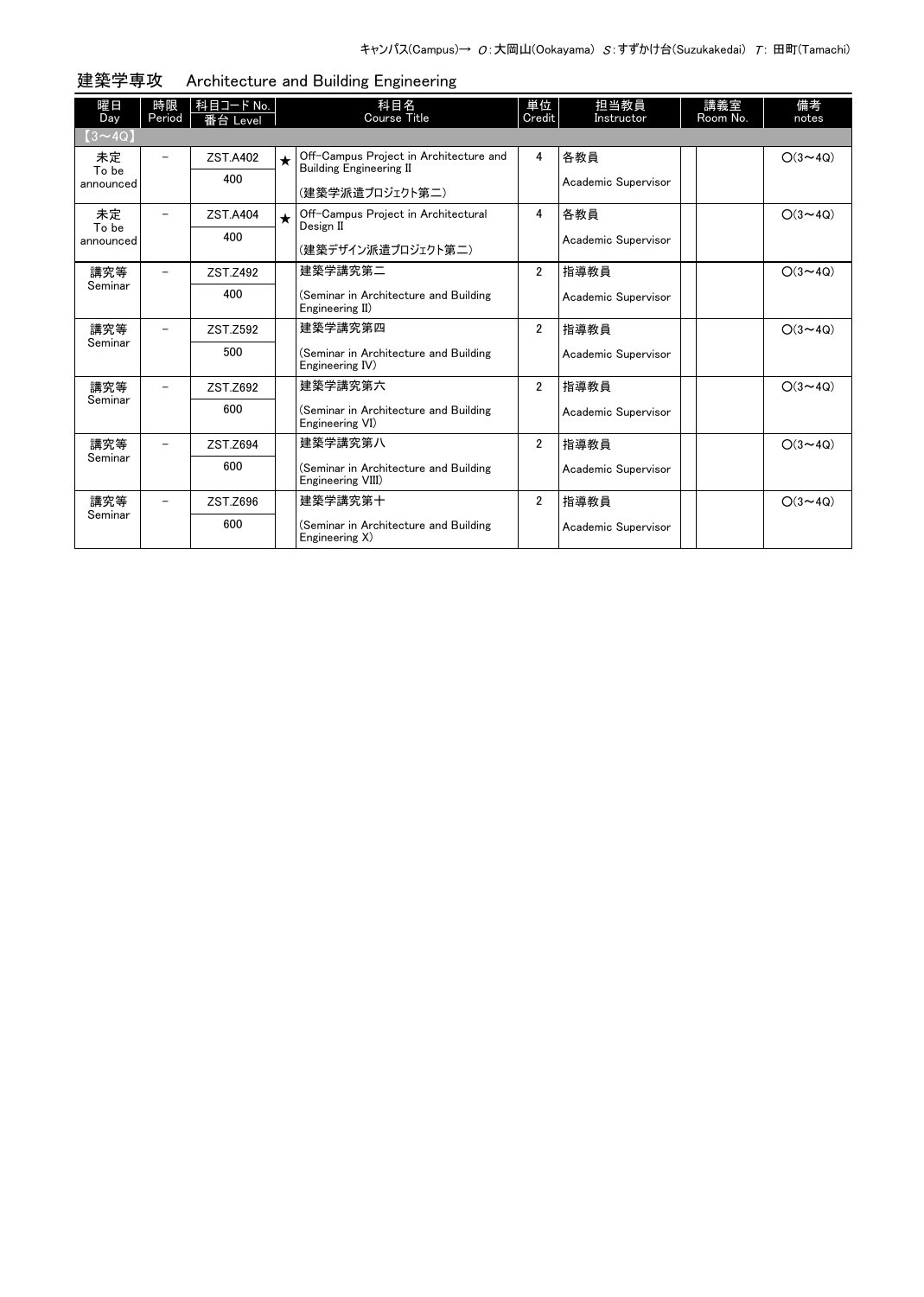| 曜日             | 時限                       | 科目コード No.       |         | 科目名                                                               | 単位                      | 担当教員                | 講義室      | 備考             |
|----------------|--------------------------|-----------------|---------|-------------------------------------------------------------------|-------------------------|---------------------|----------|----------------|
| Day            | Period                   | 台 Level         |         | <b>Course Title</b>                                               | Credit                  | Instructor          | Room No. | notes          |
| $(3 \sim 4Q)$  |                          |                 |         |                                                                   |                         |                     |          |                |
| 集中講義           |                          | <b>ZSU.P442</b> |         | 国際実習演習B                                                           | $\mathbf{1}$            | 専攻長                 |          | $O(3 \sim 4Q)$ |
| Intensive      |                          | 400             |         | International Development Engineering)<br>Field Work B)           |                         | Chair               |          |                |
| 集中講義           | $\equiv$                 | ZSU.P444        |         | 国際開発派遣プロジェクト第二                                                    | 4                       | 専攻長                 |          | $O(3 \sim 4Q)$ |
| 等<br>Intensive |                          | 400             |         | International Development Engineering)<br>Off-Campus Proiect 2)   |                         | Chair               |          |                |
| 講究等            | $\overline{\phantom{0}}$ | ZSU.Y491        | $\star$ | Seminar in Development and<br>Environmental Engineering (IDE) I   | $\overline{2}$          | 指導教員                |          | $O(3 \sim 4Q)$ |
| Seminar        |                          | 400             |         |                                                                   |                         | Academic Supervisor |          |                |
| 講究等            | $\overline{\phantom{0}}$ | ZSU.Z492        |         | 国際開発エ学講究第二                                                        | $\overline{2}$          | 指導教員                |          | $O(3 \sim 4Q)$ |
| Seminar        |                          | 400             |         | (Seminar in International Development<br>Engineering II)          |                         | Academic Supervisor |          |                |
| 講究等            |                          | ZSU.Y591        | $\star$ | Seminar in Development and<br>Environmental Engineering (IDE) III | $\overline{2}$          | 指導教員                |          | $O(3 \sim 4Q)$ |
| Seminar        |                          | 500             |         |                                                                   |                         | Academic Supervisor |          |                |
| 講究等            |                          | ZSU.Z592        |         | 国際開発工学講究第四                                                        | $\overline{2}$          | 指導教員                |          | $O(3 \sim 4Q)$ |
| Seminar        |                          | 500             |         | (Seminar in International Development<br>Engineering IV)          |                         | Academic Supervisor |          |                |
| 講究等            |                          | ZSU.Y691        | $\star$ | Seminar in Development and<br>Environmental Engineering (IDE) V   | $\overline{2}$          | 指導教員                |          | $O(3 \sim 4Q)$ |
| Seminar        |                          | 600             |         |                                                                   |                         | Academic Supervisor |          |                |
| 講究等            |                          | ZSU.Y693        | $\star$ | Seminar in Development and<br>Environmental Engineering (IDE) VII | $\overline{\mathbf{2}}$ | 指導教員                |          | $O(3 \sim 4Q)$ |
| Seminar        |                          | 600             |         |                                                                   |                         | Academic Supervisor |          |                |
| 講究等            | $\overline{\phantom{0}}$ | ZSU.Y695        | $\star$ | Seminar in Development and<br>Environmental Engineering (IDE) IX  | $\overline{2}$          | 指導教員                |          | $O(3 \sim 4Q)$ |
| Seminar        |                          | 600             |         |                                                                   |                         | Academic Supervisor |          |                |
| 講究等            | $\overline{\phantom{0}}$ | ZSU.Z692        |         | 国際開発工学講究第六                                                        | $\overline{2}$          | 指導教員                |          | $O(3 \sim 4Q)$ |
| Seminar        |                          | 600             |         | (Seminar in International Development<br>Engineering VI)          |                         | Academic Supervisor |          |                |
| 講究等            |                          | ZSU.Z694        |         | 国際開発工学講究第八                                                        | $\overline{2}$          | 指導教員                |          | $O(3 \sim 4Q)$ |
| Seminar        |                          | 600             |         | (Seminar in International Development<br>Engineering VIII)        |                         | Academic Supervisor |          |                |
| 講究等            |                          | ZSU.Z696        |         | 国際開発工学講究第十                                                        | $\overline{2}$          | 指導教員                |          | $O(3 \sim 4Q)$ |
| Seminar        |                          | 600             |         | (Seminar in International Development<br>Engineering X)           |                         | Academic Supervisor |          |                |

## 国際開発工学専攻 International Development Engineering